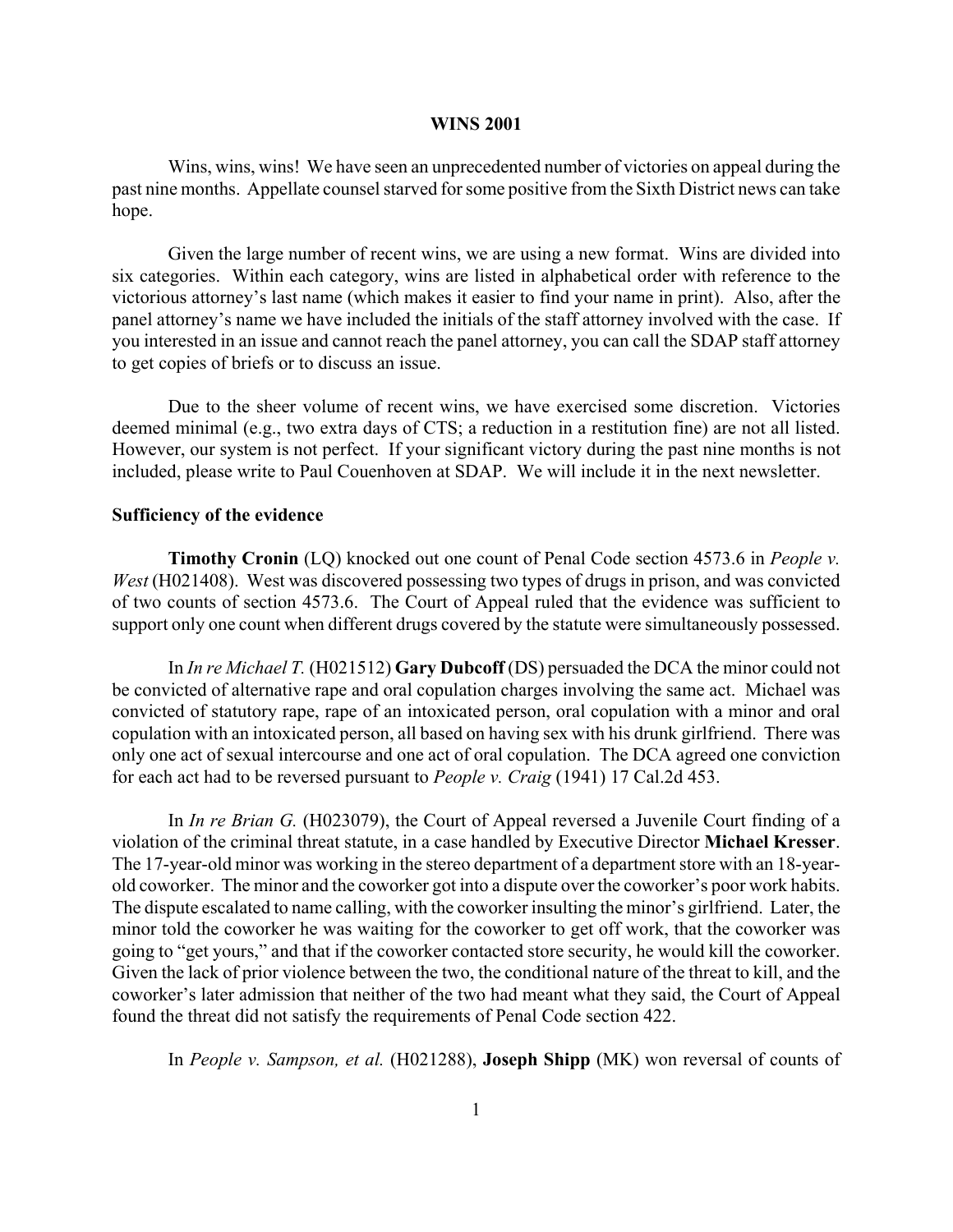possession of a firearm and possession of ammunition by an ex felon due to insufficient evidence the defendant was a felon. During jury instruction, the court told the jury that the prior felony conviction had been established by stipulation. The court then asked counsel if the stipulation had been stated on the record. Defense counsel said he was not sure, and the prosecutor said that it had. In fact, no stipulation had been placed on the record. The Court of Appeal rejected the AG's argument that defense counsel's "I'm not sure" remark was tantamount to a stipulation.

In *People v. Duran* (H021112) 94 Cal.App.4th 923, **John Staley** (LQ) obtained reversal of a 10 year drug quantity enhancement under Health and Safety Code section 11379.8, which had been applied to a count of conspiracy to manufacture methamphetamine. The Court of Appeal found that there was no evidence that appellant was substantially involved in the direction or supervision, or in a significant portion of the financing of, the underlying manufacturing of drugs, as required by the enhancement. The Court of Appeal indicated that CALJIC No. 17.21, which permitted the finding on the enhancement if the defendant was substantially involved in either the planning or execution of the manufacturing, was inconsistent with the express language of the enhancement.

In *People v. Martinez* (H021773) 93 Cal.App.4th 481, review granted, the Court of Appeal ruled that appellant's act of offering a minor money to commit a lewd act upon him did not constitute sufficient evidence to sustain a conviction of solicitation to commit a violation of section 288, as proscribed by section 653f, subdivision (c). **Jan Stiglitz** (MK) persuaded the court that the evidence did not satisfy the statutory element that another must be solicited to commit the crime themselves. Since the minor was not asked to commit a lewd act upon herself, the evidence did not prove a violation of the solicitation statute.

In *In re Ingmar C.* (H022106), **Don Tickle** (MK) obtained a reversal of a Juvenile Court finding that a minor had made a criminal threat. Appellant drew pictures and scribbled notes in his notebook in a high school class. One of these drawings was a cannon aimed at a figure with his teacher's name, with another human figure labeled "The Frau" being shot out of it toward the teacher figure. Another drawing had a human figure labeled "me" standing behind a cannon from which a cannonball had issued at a figure labeled "teacher." Appellant was required to turn in the notebook, and the teacher felt threatened by the drawings. The DCA found that the surrounding circumstances were insufficient to prove that appellant had turned in the binder with the specific intent that it be taken as a threat.

# **Pretrial and posttrial motions**

In *People v. Eduardo Herrera* (H022906), litigated by **Said Arjomand** (JG), the DCA found the trial court erred in denying a suppression motion. An officer initiated a vehicle stop for expired registration. The driver had baggy clothes and kept putting his hands in his coat pockets. The officer could see an object which had the shape and size of a marker pen in the driver's pants pocket. He was concerned it might be a zip gun or a Yamara martial arts stick, although he admitted these were rare. The officer pat searched the driver and discovered the object was drug paraphernalia which was found to contain methamphetamine. The court of appeal held the pat search was unlawful in the context of a minor traffic violation, and the fear he might be carrying an exotic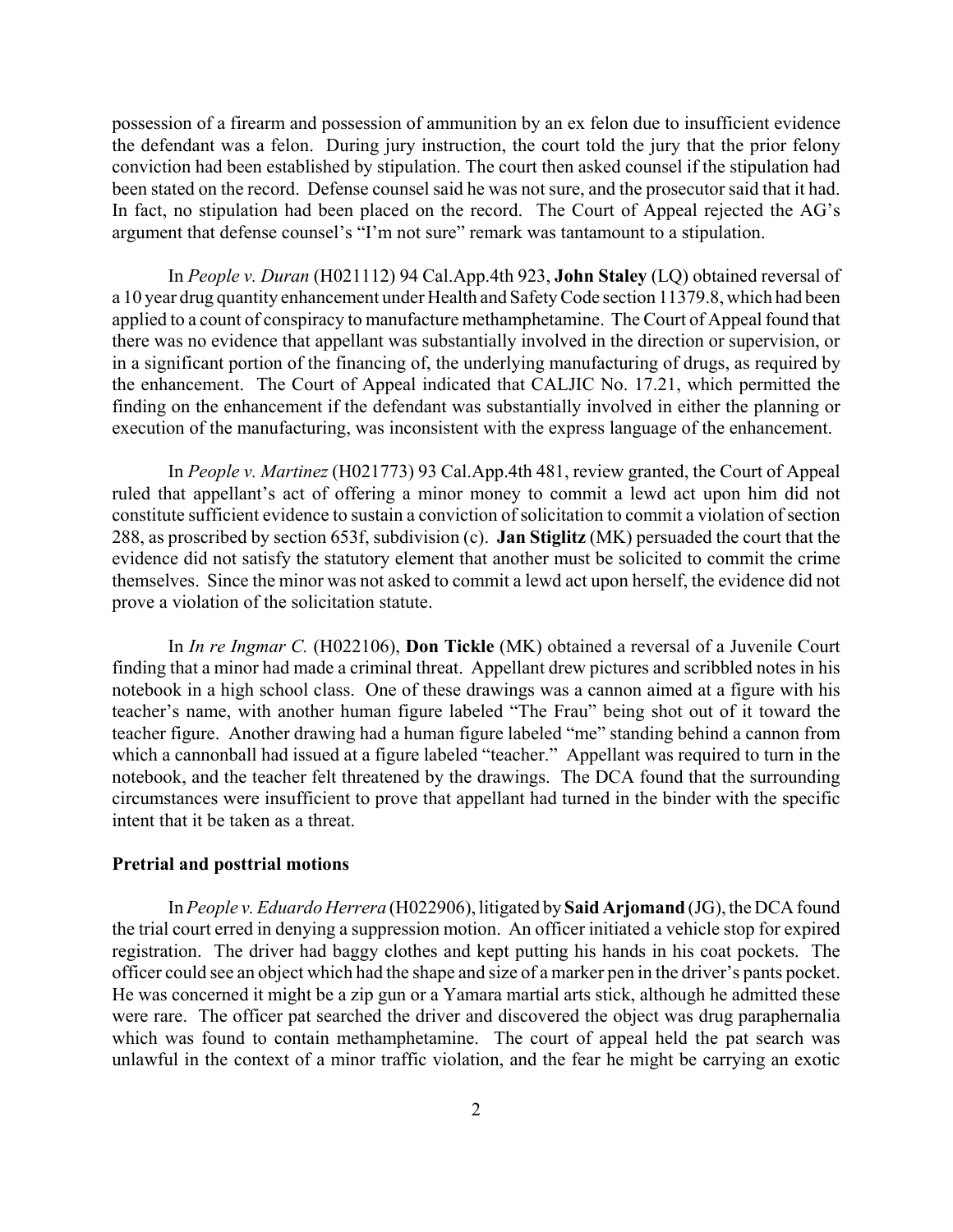weapon was not reasonable.

**Alexandria D'Italia** (LQ) persuaded the DCA to reverse the denial of a suppression motion in *People v. David Rabago* (H021663.) When police responded to a disturbance call they noticed Rabago, with a hand in his baggy pants pocket, speaking on a telephone in a telephone booth. When the officers tried to get his attention he initially ignored them but eventually put the telephone down as requested. The officer had a policy of searching anyone with baggy pants. He pat-searched Rabago and found a butterfly knife and a small amount of methamphetamine. The DCA held the pat search was unreasonable since there was no reasonable suspicion Rabago was armed. The DCA noted that putting one's hand in a pocket is not a furtive gesture.

In *In re Red R.* (H022394) **Elaine Forrester** (JG) prevailed in an appeal from the denial of a suppression motion. A police officer approached two youths in the early afternoon to find out why they were not in school. They said school was out for the day. The youths were nervous, and Red placed his hands in his pockets. The officer searched Red and found methamphetamine, which he opined was possessed for sale. The DCA found there was no basis for a pat search as there was no reasonable suspicion Red was armed. Furthermore, the youth's nervousness combined with his putting his hands in his pockets did not create probable cause to search him.

**J.J. Hamlyn** (VF) convinced the court to reverse the denial of a motion to withdraw a plea in *People v. Miguel Chavez* (H022163). Chavez sought to withdraw his plea to first degree burglary because he was not properly advised about immigration consequences under PC section 1016.5. The trial court denied the motion. Even though the required advisements were not given, the court ruled Chavez had to know about the immigration consequences because he had been given proper advisements in a prior case. The DCA reversed. Under *People v. Superior Court (Zamudio)* (2000) 23 Cal.4th 183, Chavez only had to show it was reasonably probable he would not have pled had he been properly advised in this case. The trial court erred in finding advisements in a prior case were dispositive of this issue.

In *People v. Santos Burnias and Antonio Guillen* (H021625), **James Haworth** and **Cynthia Thomas** (DS) persuaded the DCA the trial court had erred in denying a post-plea continuance motion. After their guilty pleas to murder, both defendants said they wanted to withdraw their pleas on the grounds the plea bargain had been breached. Their attorneys refused to make the motion. The court then denied a request made by defendants for a continuance to research the issues. The DCA reversed. No certificate of probable cause was needed since the appeal was from the denial of a motion for a continuance, which did not in itself challenge the validity of the plea. Defendants had the right to have counsel present a meritorious motion to withdraw their pleas, and the denial of a continuance deprived them of that opportunity.

**Lark Ritson** (LQ) won a reversal of a suppression motion denial in *People v. Jesse Lopez* (H021917). Lopez parked on the wrong side of the street. As an officer approached he looked startled and placed something on the vehicle seat. The item turned out to be a coat. The officer searched the area of the vehicle seat and found drug paraphernalia under the coat. A further search turned up methamphetamine. The DCA held an infraction for a parking violation did not justify a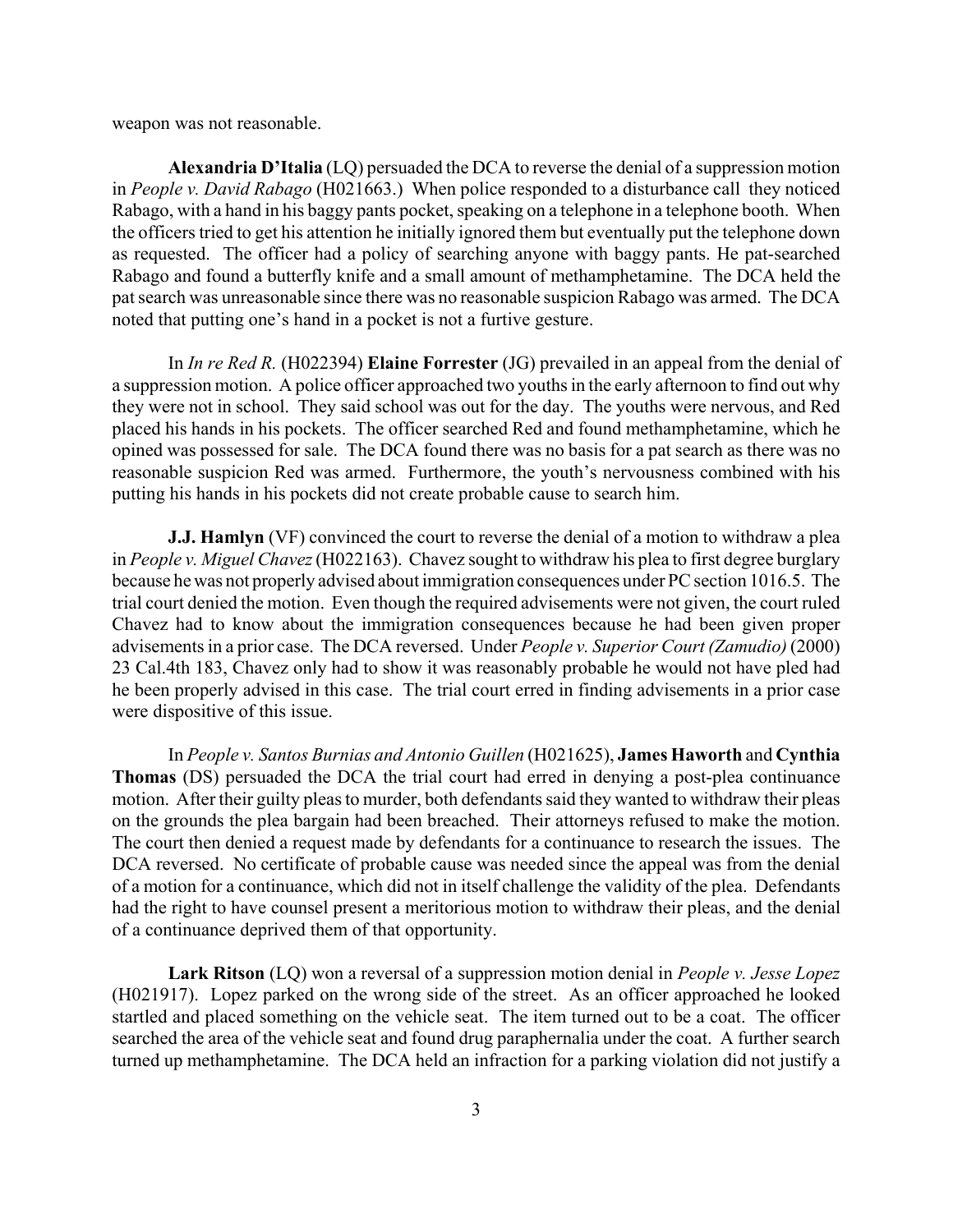search of the vehicle, and a furtive gesture was not enough to provide probable cause to search the vehicle. The DCA also rejected an inevitable discovery argument based on expired registration, as there was no evidence the officer would have necessarily towed the vehicle.

Staff Attorney **Lori Quick** successfully represented respondent in *People v. Richard Vucenic* (H021566), a People's appeal from the dismissal of fraud and grand theft charges. Vucenic had already been convicted in federal court for wire fraud involving the same conduct. He successfully moved to dismiss the state charges on the basis that it violated a state statutory prohibition of being placed twice in jeopardy. (Pen. Code, §§ 656, 793.) The DCA affirmed the dismissal because both the state and federal cases were based on the same "act or omission."

## **Error at trial or other hearing**

**Carlo Andreani** (JG) won a reversal based on instructional error and insufficient evidence in *People v. David Garcia* (H021418). Garcia was convicted of two counts of assault and felony petty theft with a prior. With one strike prior, Garcia was sentenced to 25 years and 4 months. The trial court denied a request for self-defense instructions where the evidence involved a confusing melee between rival gang factions. In closing argument the prosecutor emphasized the lack of any defense. The DCA reversed, finding there was evidence to support a self-defense theory and that the error was prejudicial. The Attorney General conceded there was no actual theft, so the petty theft with a prior was reduced to a misdemeanor attempted theft.

In *People v. Santiago Savedra* (H021014), **Irma Castillo** (DS) persuaded the DCA to reverse a count because the trial court advised a deadlocked jury that in her extensive career as a judge she had never had a hung jury except in one case. The DCA held this comment amounted to an improper *Allen* charge which wrongly pressured minority jurors to join the majority.

In *People v. Cornelius Robinson* (H021657) **Jennifer Gieseler** (WR) won a reversal of a conviction after a court trial because there was no record of a jury trial waiver. According to the transcripts, Robinson pled guilty to one count and then commenced a court trial on a second count. He argued on appeal the second count had to be reversed because there was no jury trial waiver in open court. Respondent argued a waiver must have occurred in chambers. The DCA reversed, holding there must be a waiver in open court.

In *In re David S.* (H021864), **Brian Hong** (JG) obtained the reversal of a finding the minor possessed a weapon at school. The minor's defense was that he had forgotten he had a folding knife in his backpack. The court refused to consider this evidence, stating that the crime was a "strict liability" offense. The DCA reversed because criminal possession of a weapon requires knowledge of its presence.

In *In re Timothy W.* (H021108) **Edward Mahler** (LQ) obtained the reversal of three counts of lewd and lascivious conduct with a child under the age of 14 based on a violation of the minor's constitutional right to confrontation. These three convictions were based solely on evidence contained in a videotaped statement to police officers, which was admitted over objection under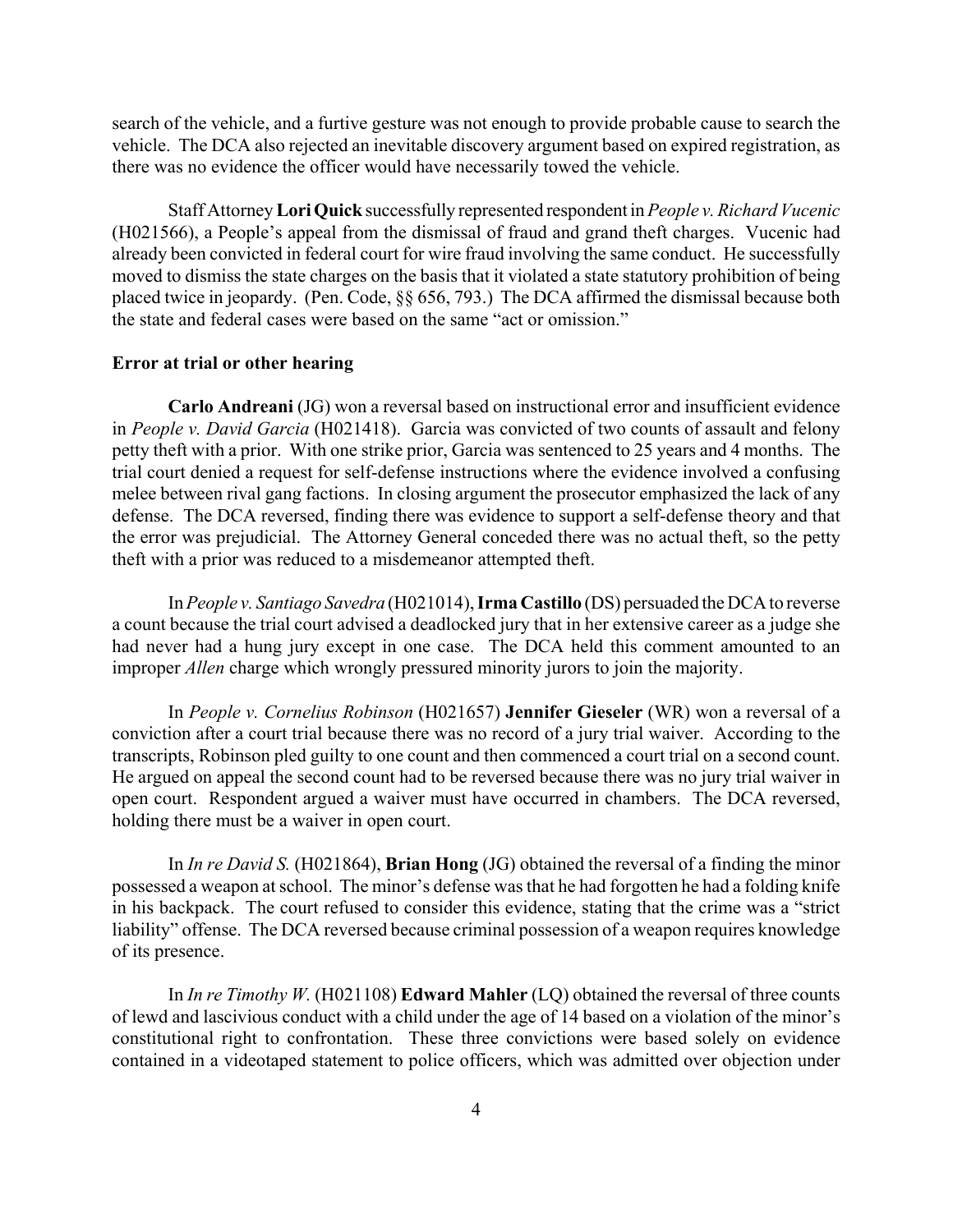Evidence Code section 1360. The victim was found unavailable because a therapist wrote a letter stating it would be traumatic for the victim to testify in court. The DCA found the letter was insufficient to establish unavailability and reversed the three counts which were based on the videotaped statement.

**Kieran Manjarrez** (DS) won a reversal on grounds of an improper jury trial waiver in *People v. John Heard* (H021565). Heard tried to continue his jury trial, complaining his attorney had not secured the attendance of defense witnesses. The court denied the motion. Heard waived his right to a jury trial after the court told him that a court trial would be more flexible in accommodating defense witnesses. On appeal after conviction, the DCA agreed the jury trial waiver was not knowing and intelligent because the court gave implied promises if he agreed to a court trial.

In *People v. Phillip Kemp* (H018453), **David Martin** (MK) obtained a reversal of a conviction for failing to register as a sex offender. Kemp was a homeless man with severe mental problems. He was convicted at a court trial of failing to register when he "moved" from one shelter to another and was sentenced to 25 years to life as a third-striker. The DCA reversed under *People v. Garcia* (2001) 25 Cal.4th 744, because at the court trial the judge refused to consider whether Kemp had actual knowledge he had to register when he moved from one temporary shelter to another. After remand, **David Martin** appeared with Kemp and objected when the court attempted to allow the prosecutor to reopen the evidence, contrary to the remand directions. Based on the evidence in the record, the court had to acquit Kemp for lack of evidence of the knowledge element.

In *People v. Giam Vu* (H022334), handled by **Alan Siraco** (LQ), the DCA held it was prejudicial error to fail to instruct on felony sexual battery as a lesser included offense of penetration with a foreign object. The trial court had a sua sponte duty to instruct on the lesser offense when the victim gave inconsistent testimony concerning whether Vu rubbed her vaginal area with his finger or actually inserted his finger into her vagina.

**Catherine White** (WR) persuaded the DCA to reverse based on ineffective assistance of counsel on direct appeal in *People v. Jose Guerrero* (H021409). Counsel had unsuccessfully sought, on 352 grounds, to exclude the testimony of a child abuse accommodation syndrome expert. During trial the expert's testimony included the behavior of a typical child molester, which is impermissible profile evidence. The "profile" matched Guerrero. Counsel did not object. The DCA agreed counsel was ineffective for not objecting to the inadmissible profile evidence. The evidence was inadmissible and prejudicial and there was no possible tactical reason for not objecting to the improper profile evidence when counsel had tried to exclude the expert's testimony on 352 grounds.

### **Sentencing**

In *People v. Marshall* (H020841), **Patricia Bell** (VF) successfully argued that a prior conviction that resulted in CRC commitment did not qualify for a one year enhancement under section 667.5, subdivision (b).

**Daniel Byrne** (JG) prevailed in a sentencing appeal in *People v. Lewis* (H021048). In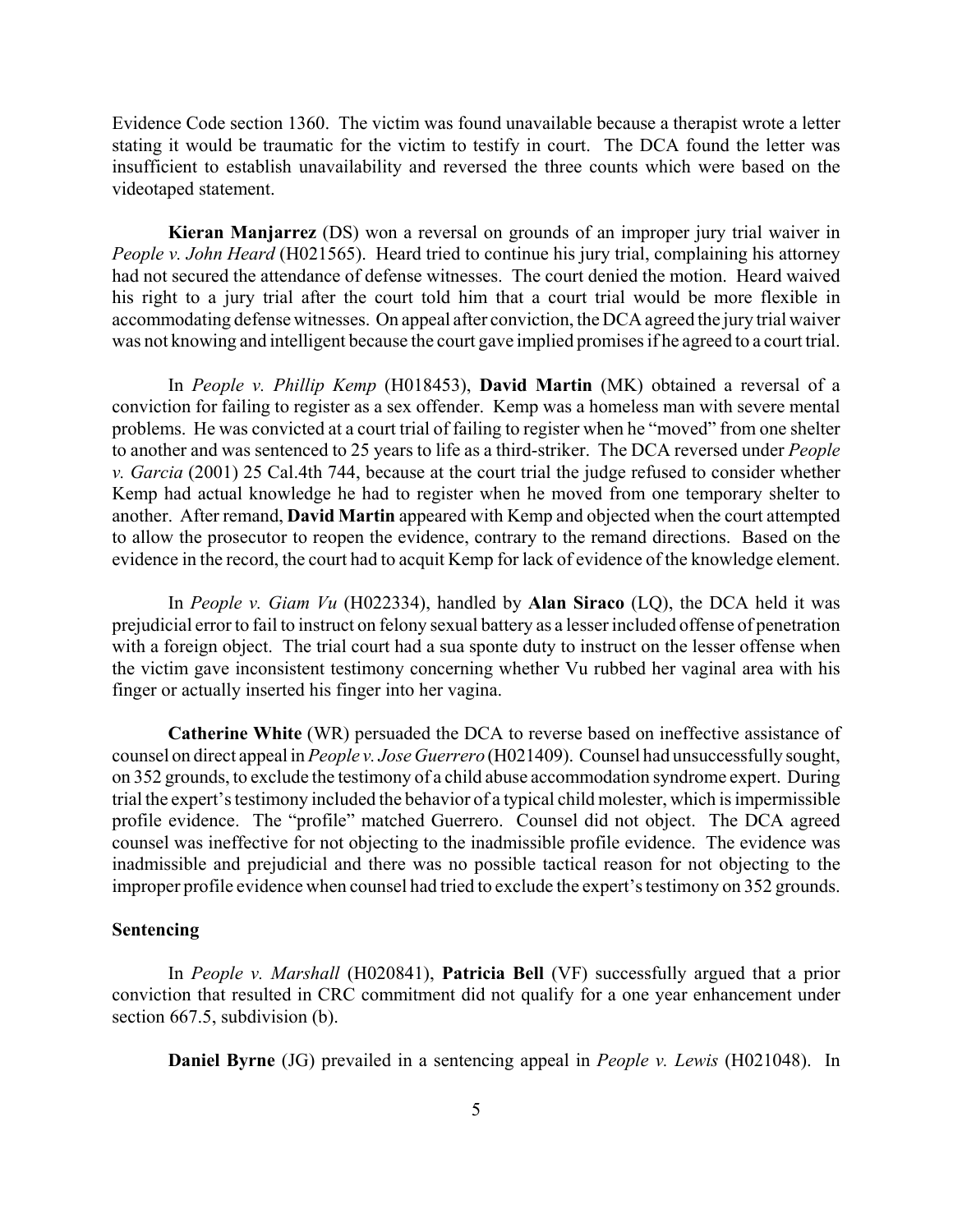revoking probation in a statutory rape case, the sentencing judge imposed an aggravated term because of appellant's continued violation of the statute while on probation, and because the age of the victim (17) made her particularly vulnerable. The Court of Appeal remanded for resentencing because of the improper reliance upon events occurring after the grant of probation, and because an under 18-year-old victim is an element of the statute and cannot be used as an aggravating factor.

Several months of additional presentence credits were the result in *People v. Hughes* (H022733), handled by staff attorney **Paul Couenhoven**. Hughes was a parolee who was arrested while possessing crack cocaine, marijuana, a pager, a cell phone, an electronic scale and a large sum of cash. He was convicted of possession of crack for sale, possession of marijuana and being under the influence. His parole was revoked for those offenses and also for possession of the pager and cell phone. The trial court denied presentence credit for the parole revocation time because of the additional revocation charges related to the pager and cell phone. The Court of Appeal ruled that *People v. Brunner* (1995) 9 Cal.4th 1178 required the trial court to grant credits when parole is revoked for the same or related conduct as the new offenses. Here, the pager and cell phone were clearly related to the new offenses. **William Parks** (PC) won on a similar issue in *People v. Roy Shelton* (H022586). While on parole for a sexual offense Shelton committed sexual crimes against two minors. His parole was violated for the new crimes and for violating a parole condition that he not associate with minors. The trial court refused to award Shelton credits for the time he was serving his parole violation. The DCA reversed since associating with minors in violation of a parole condition involved the same conduct as the new charges.

In *People v. Thai* (H019717), **Peter Estern** (DS) gained a sentencing reversal on several grounds. His client had been sentenced to 13 years, 4 months on a number of charges, including threatening a witness by force. On that charge, the court imposed a full mitigated term consecutive, after the probation officer indicated that a full midterm consecutive term shall be imposed pursuant to PC section 1170.15. That section in fact states that a term for witness threats by force can be either concurrent or the full midterm consecutive, so the mitigated full term sentence was unauthorized. The Court of Appeal also agreed that section 654 barred separate punishment on assault and terrorist threat convictions, because appellant had simultaneously threatened to kill the victim while committing the assault by pointing a gun at the victim's head. The court also agreed that enhancements for both using a firearm (§ 12022.5) and carrying a firearm during a street gang crime (§ 12021.5) were not permissible. On remand, Thai was sentenced to 9 years.

In *People v. Miller* (H022072), **Cliff Gardner** (MK) obtained a second sentencing reversal for the client. In the first appeal, the Court of Appeal reversed two out-of-state strike prior findings and the 41 years to life sentence. On remand, appellant was sentenced as a second striker to 20 years, 8 months. The sentencing court imposed an eight month consecutive sentence on a terrorist threat conviction, on which a concurrent sentence had been originally imposed. The Court of Appeal agreed the sentence constituted a section 654 violation, as it occurred during a robbery for which appellant was also sentenced.

**Steve Greenberg** (MK) obtained a third sentence reduction for his client in *People v. Jorge Vargas* (H021894). In a first appeal the DCA agreed there was insufficient evidence of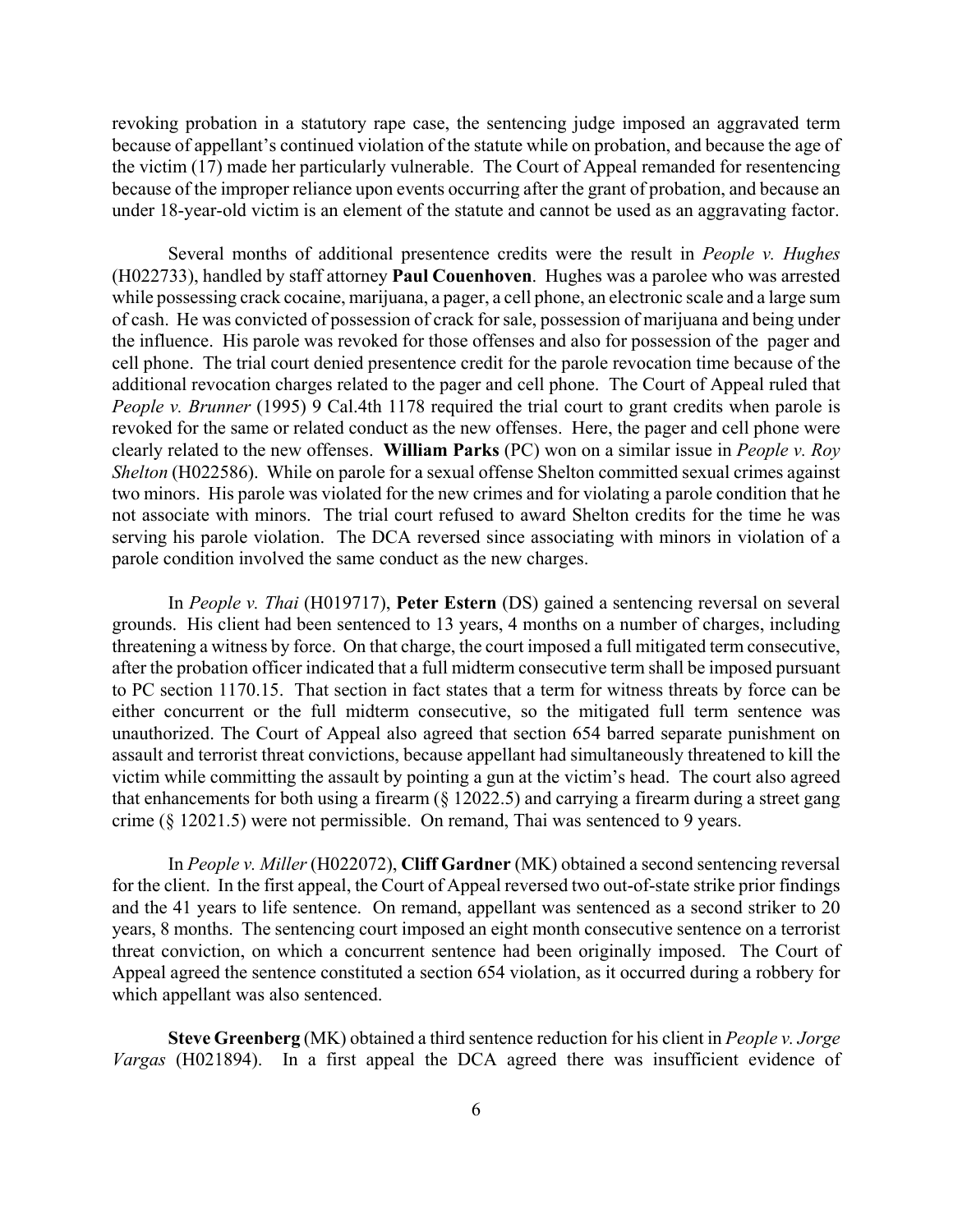premeditation and deliberation in an attempted murder prosecution, and reversed the life sentence for deliberate and premeditated attempted murder. In a second appeal after the imposition of a 15 year sentence, the DCA reversed because the court failed to order a supplemental probation report. On remand Vargas was sentenced to 14 years, as the court imposed consecutive sentences for three counts of recklessly shooting a gun and other charges. The trial court justified consecutive sentences on the basis that there were multiple victims, even though only one shot was fired into a group of people. In a third appeal the DCA reversed once again, holding that a single discharge of a gun into a group of people did not justify consecutive sentences on all three reckless discharge counts. It ordered Vargas's sentence reduced to 10 years 8 months.

In *People v. Pesce* (H021908), **Rachel Lederman** (WR) won a reduction in an order of restitution based on *Harvey* (*People v. Harvey* (1979) 25 Cal.3d 754) error. Pesce pled no contest to two counts of grand theft stemming from a string of thefts at the business where she was employed. During the plea there was no stipulation that the court could consider all the thefts or order restitution for all the thefts. At sentencing, the trial court ordered restitution for all the thefts. The DCA reduced the restitution order to the amount involved in the two counts to which Pesce pled.

**Mitri Hanania** (DS) was counsel in *People v. O'Keefe* (H021569), in which the Court of Appeal reversed a restitution order. At the restitution hearing, appellant was neither given an attorney nor asked to waive his right to one. The Court of Appeal reversed due to the absolute deprivation of counsel at a critical part of the sentencing process.

In *People v. Tommy Fryman* (H020743) 97 Cal.App.4th 1315, rev. granted, the court agreed with **Marylou Hillberg** (VF) in a published opinion that Fryman was entitled to Prop.36 treatment even though he was sentenced before the date the proposition became effective. Even though the initiative was by its terms prospective only, the court found prospective only application violated the equal protection rights of individuals who had been sentenced but whose cases were not yet final because they had a pending appeal. The Supreme Court has granted review with a hold, pending its decision in *People v. Floyd* (S0105225)(does Prop 36 apply to person who was sentenced before effective date but whose case is still pending on appeal as of effective date?).

In *People v. Aras-Maldonado* (H022783), the court agreed with **Karen Kelly** (LQ) that the \$5,000 restitution fine was a breach of the plea bargain since no mention was made of a restitution fine at the time of the plea. (See *People v. Walker* (1991) 54 Cal.3d 1013.) The DCA also found that the ordered HIV test was improper since there was no probable cause to believe there was an exchange of bodily fluids. Other cases involving this winning issue are too numerous to list.

**David Martin** (VF) successfully argued ineffective assistance of counsel at sentencing in the direct appeal in *People v. Kim* (H021012). His client had been convicted of theft from an elder by a caretaker. The probation department recommended probation. However, trial counsel informed the court at time of sentencing that the client preferred a mitigated prison sentence because she could be immediately paroled to Oregon, and could avoid extension of probation if she failed to pay restitution. Trial counsel also did not ask for a hearing when the court set restitution at \$14,000, a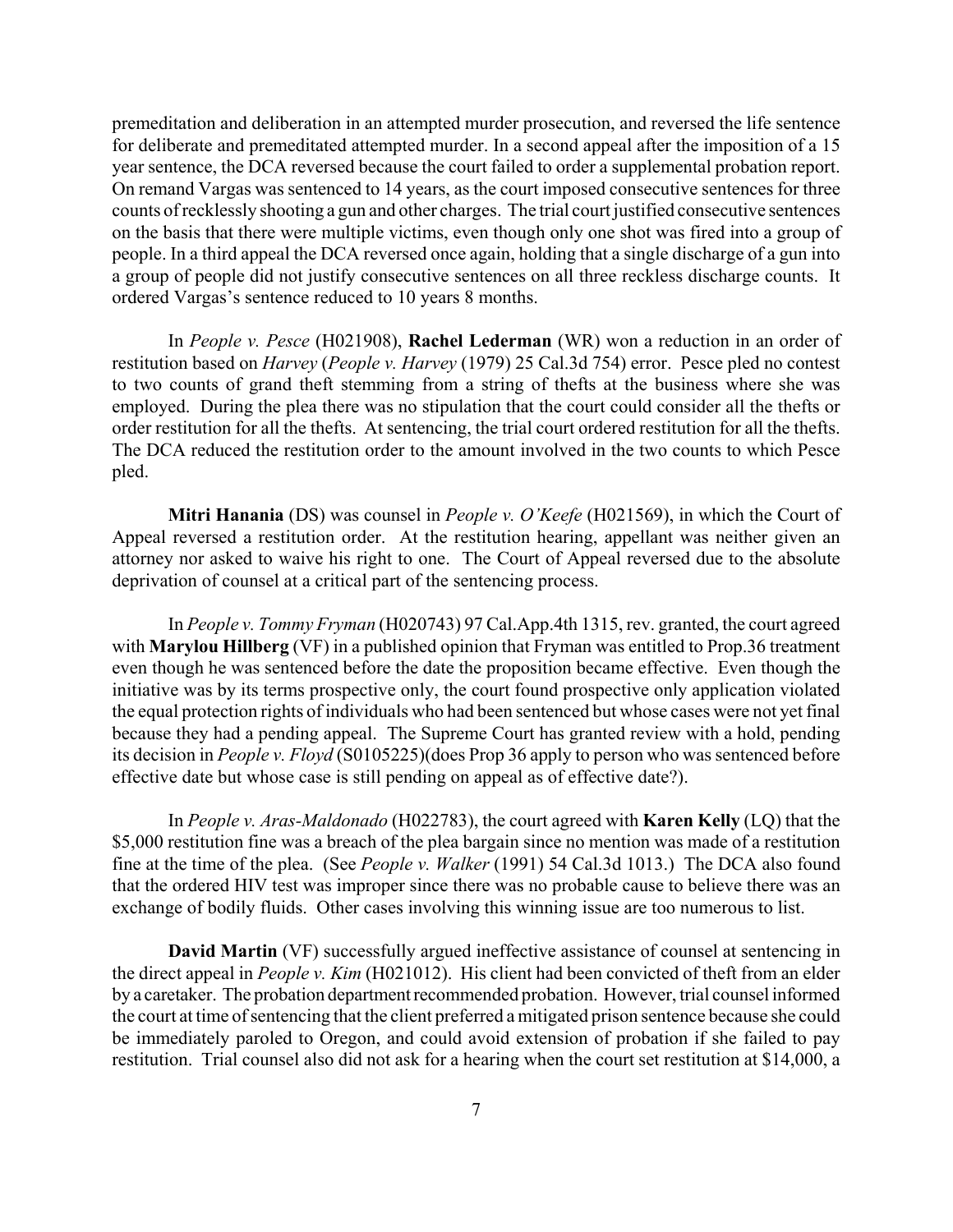figure which did not include an offset for money spent on reasonable household expenses and reasonable salary for appellant's caretaker duties. The Court of Appeal found ineffective assistance of counsel on the record, because Penal Code section 11177.2 specifically provides that no parolee may be paroled to another state if the parolee has not fully paid any court awarded restitution or restitution fine. Thus, the client's choice of a prison sentence was based on faulty advice about the availability of out of state parole. The Court of Appeal also found counsel ineffective for failing to demand a hearing on the amount of restitution.

**David Martin** (VF) also prevailed in *People v. B.R.* (H022624), a People's appeal. The trial court had agreed not to require defendant to register as a sex offender after she was found guilty of simple kidnapping. The DCA dismissed the appeal because Penal Code section 1238 does not authorize the prosecution to appeal such an order.

**Kathleen Novoa** (DS) won the reversal of a gang registration order pursuant to Penal Code section 186.30 in *In re Michael R.* (H021738). The juvenile court found the minor had committed three misdemeanors: falsely identifying himself to police, alcohol possession in public and uttering provocative words in public. The juvenile court then found the offenses were "gang-related" and ordered the minor to register. The DCA reversed because there was insufficient evidence the minor committed the crimes in relation to a criminal street gang.

In *People v. Glaros* (H021383), **Ruth McVeigh** (DS) prevailed on her argument that a juvenile adjudication for the crime of assault with a deadly weapon did not constitute a strike prior because that offense was not listed in W & I Code section 707(b). The Court of Appeal rejected the AG's argument that the trial court could consider facts in the record of the adjudication that showed the offense involved an assault with force likely to produce great bodily injury, an offense which is listed in section 707(b).

**Steven Schorr** (DS) obtained the reversal of a great bodily injury enhancement in *People v. Jesus Barajas* (H022320). The trial court had imposed enhancements for GBI with a gun (§ 12022.53(d)) and for GBI (§ 12022.7) on the same count. The DCA reversed the GBI enhancement because by statute only one GBI enhancement can be imposed.

Reversal of two consecutive "One Strike" sentences were obtained by **George Schraer** and **Alan Yockelson** (DS) in *People v. Betencourt, et al.* (H020999). The trial court had held that because consecutive sentences were mandatory under the similar language of section 667.6, subdivision (d), they were mandatory under the One Strike Law. The DCA reversed since the Supreme Court held to the contrary in *People v. Jones* (2001) 25 Cal.4th 98, 107. **Frank McCabe** and **Neal Morse** (WR) won sentence reversals on the same issue in *People v. Jose Garcia, et al*. (H022000). **Julie Shumer** (WR) won a sentence reversal on the same ground in *People v. Rustico Sadsad* (H022907). **A. M. Weisman** (MK) won on the same issue in *People v. Hatchett* (H021458), where the DCA reversed a sentence of 255 years to life for five counts of sexual assault against a prison cell mate over a period of about 90 minutes. On remand, the sentence was reduced to 55 years to life.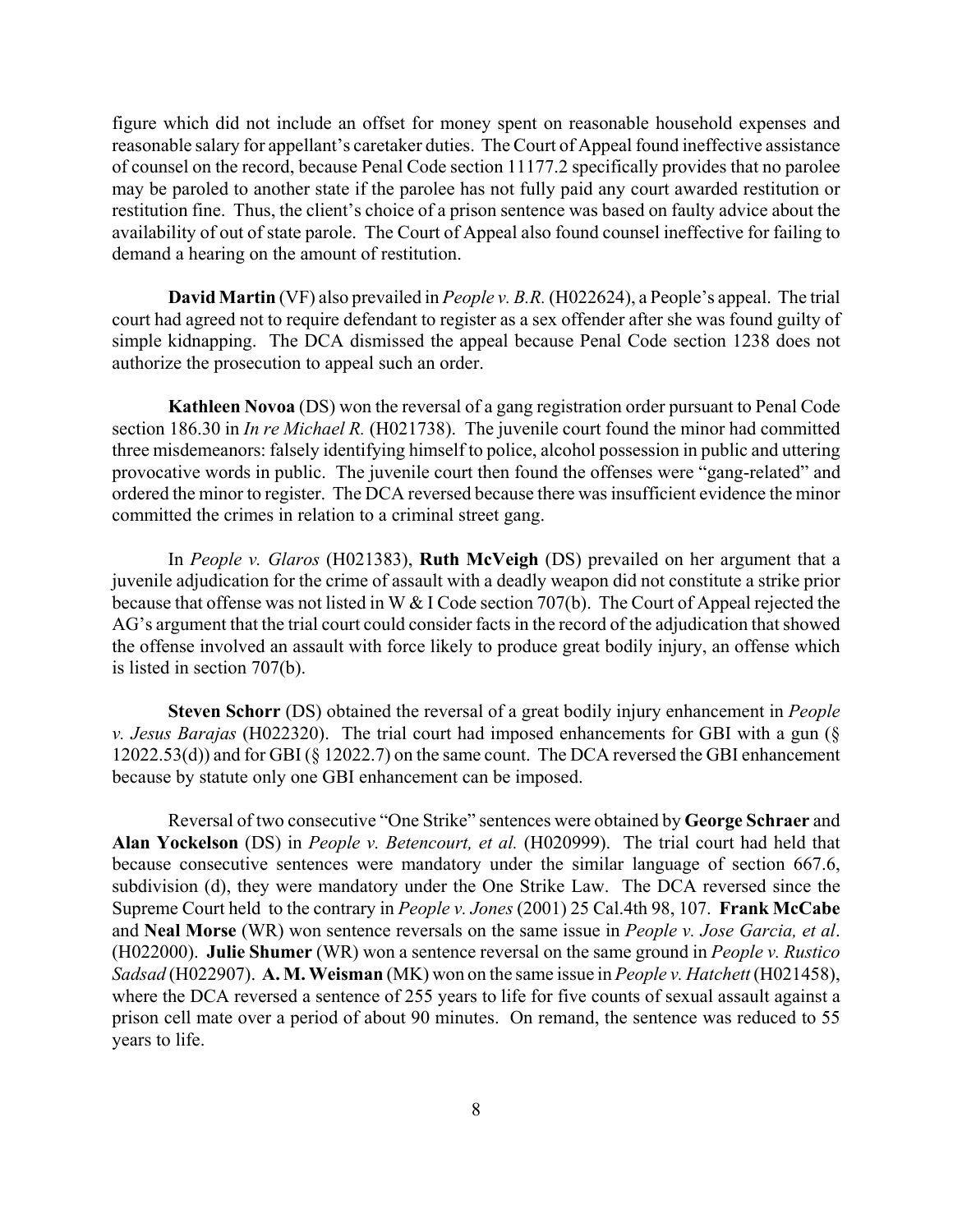**Lori Quick** obtained a reversal in *People v. Ambrose Sogbandi* (H022558). After a probation violation, the judge sentenced Sogbandi to five years, the maximum possible term. However, when Sogbandi had pled, the judge had advised him that if he violated the terms of probation he could be committed to state prison for "that maximum term of three years." In an initial appeal, the DCA had stated the condition of the plea included placement on probation with a suspended three-year prison term. Even if the judge had mispoken, the prosecutor made no objection and no petition for rehearing was filed when the DCA summarized the deal in the first appeal. The DCA "reluctantly agree<sup>[d]"</sup> that the sentence had to be reduced to three years.

In *People v. David Anzaldua* (H022568), **Meridith Watts** (DS) prevailed in a people's appeal challenging the trial court's decision to strike a prior and sentence Anzaldua to 10 years instead of 25 years to life. The trial court struck the prior due to its relative age, the relatively less serious nature of the current offense (DUI), and because Anzaldua had done well on parole prior to this arrest, finding a job and staying out of trouble for 18 months. The DCA held the decision was within the trial court's discretion.

### **Dependency cases**

**Stephanie Davis** (VF) obtained a reversal of a dispositional order in *In re Samuel P.* (H023361), 99 Cal.App.4th 1259. In a published opinion, the DCA reversed the dispositional order because of failure to comply with the notice requirements of the Indian Child Welfare Act (ICWA). Although CPS sent notice to the tribe, it failed to give sufficient information about the dependency proceedings, thereby depriving the tribe of its right to exercise its right to intervene in the proceedings. Also, notice was provided as to only one of the three children involved. Finally, the department failed to provide the juvenile court with a copy of the notice and thus the juvenile court did not have a sufficient record from which it could determine whether there had been compliance with ICWA.

In *In re Susan S.* (H021703) **Frank Dougherty** (VF) successfully defended a juvenile court's ruling in favor of a father. In this dependency case, CPS sought to bypass based on the father's mental incapacity. Three psychologists testified that they believed the father could not benefit from services within the time limits. However, cross-examination revealed that CPS had provided the psychologists with insufficient and inaccurate background information. The juvenile court found the experts unpersuasive and ordered services provided to the father. On a CPS appeal the DCA affirmed. Despite the contrary conclusions by all expert witnesses, there was substantial evidence the mother could benefit from the services.

**Carole Greeley** (representing mother) and **Catherine Czar** (representing children) (JG) obtained the reversal of a termination of parental rights and a finding of adoptability of three minor children in *In re Alethea J.* (H023020). The minor children had been removed from the mother's custody. After reunification efforts failed, they were placed with relatives in Oregon. CPS acknowledged that placement for adoption would be difficult since the children were older and should not be separated since they were closely bonded. Nonetheless, the children were found adoptable because the Oregon relatives were committed to adopting all three. Parental rights were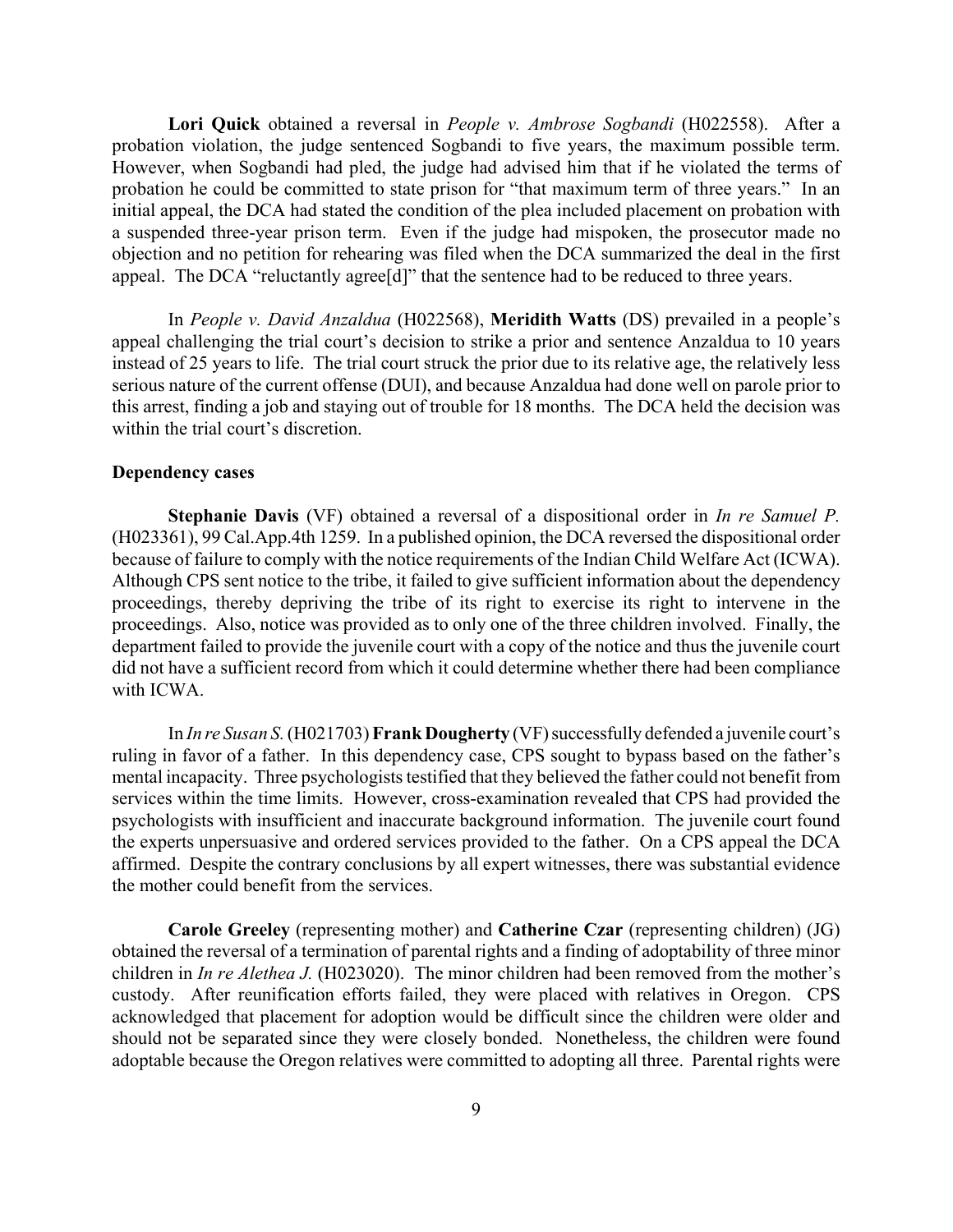terminated. On appeal, minor's counsel moved the DCA to accept additional evidence pursuant to CCP section 909 because the placement had failed. The DCA denied the motion and minor's counsel sought review. The DCA then reversed its earlier order and allowed additional evidence to be presented. The evidence showed that the children were now in three different placements. CPS maintained the youngest was still adoptable and that the middle child was also adoptable, even though that child opposed adoption. The DCA held the new evidence was significant and reversed since the original finding of adoptability was no longer valid.

**Linda Harvey** (LQ) persuaded the DCA to reverse an adoption order in *In re Stephanie W.* (H022766). A guardian ad litem was appointed to represent Stephanie without her consent and without a hearing. Stephanie was opposed to an adoption but the guardian-ad-litem did not contest it. The DCA reversed because the guardian-ad-litem is not authorized to waive the fundamental rights of the client without any clear benefit or purpose.

**James Haworth** (VF) prevailed in *In re Stephanie M.* (H022946), where the DCA reversed jurisdictional and dispositional orders on confrontation grounds. Appellant subpoenaed the minor to question her about alleged abuse. The court quashed the subpoena based on a report it would be detrimental. The DCA held there was an insufficient showing of harm to overcome appellant's right to confrontation.

In *In re Cynthia R.* (H022457) **Ann Jory** (for mother) and **Michael Saleh** (for father) (JG) persuaded the DCA to reverse an order terminating the father's parental rights because of the juvenile court's failure in serving the parents with notice of the hearings. While there was also evidence of inadequate notice involving prior hearings, the court refused to reverse prior orders because no timely appeal had been filed from the previous orders.

#### **Habeas orders to show cause**

In *In re Anthony Mizner* (H023553), handled by **Randy Baker** (WR), the DCA issued an OSC because trial counsel failed to advise Mizner of the probable consequences of rejecting a plea offer. Mizner was accused of two felonies with six prior strikes. His attorney conveyed a plea offer of eight years, but gave no advice on the likelihood of conviction or a likely sentence after trial. Mizner rejected the plea offer, lost at trial and was sentenced to 50 years to life. The DCA issued an OSC on a claim of IAC since Mizner declared he would have accepted the deal if given proper advice.

**Randy Baker** (WR) obtained an OSC from the trial court in *In re Mark Crawford* (Santa Clara No. 203932). The police raided Mr. Crawford's apartment and found drugs in a bag which also contained papers belonging to Richard Hara. At trial, the DA called a drug expert who testified that drug dealers often put false identification in bags with their drugs. In presenting this testimony, the DA failed to disclose that his office had just prosecuted and convicted Richard Hara of drug possession. The trial court issued an OSC on two grounds: (1) a violation of *Brady v. Maryland* (1963) 373 U.S. 83; and (2) IAC for failure to investigate Hara's background.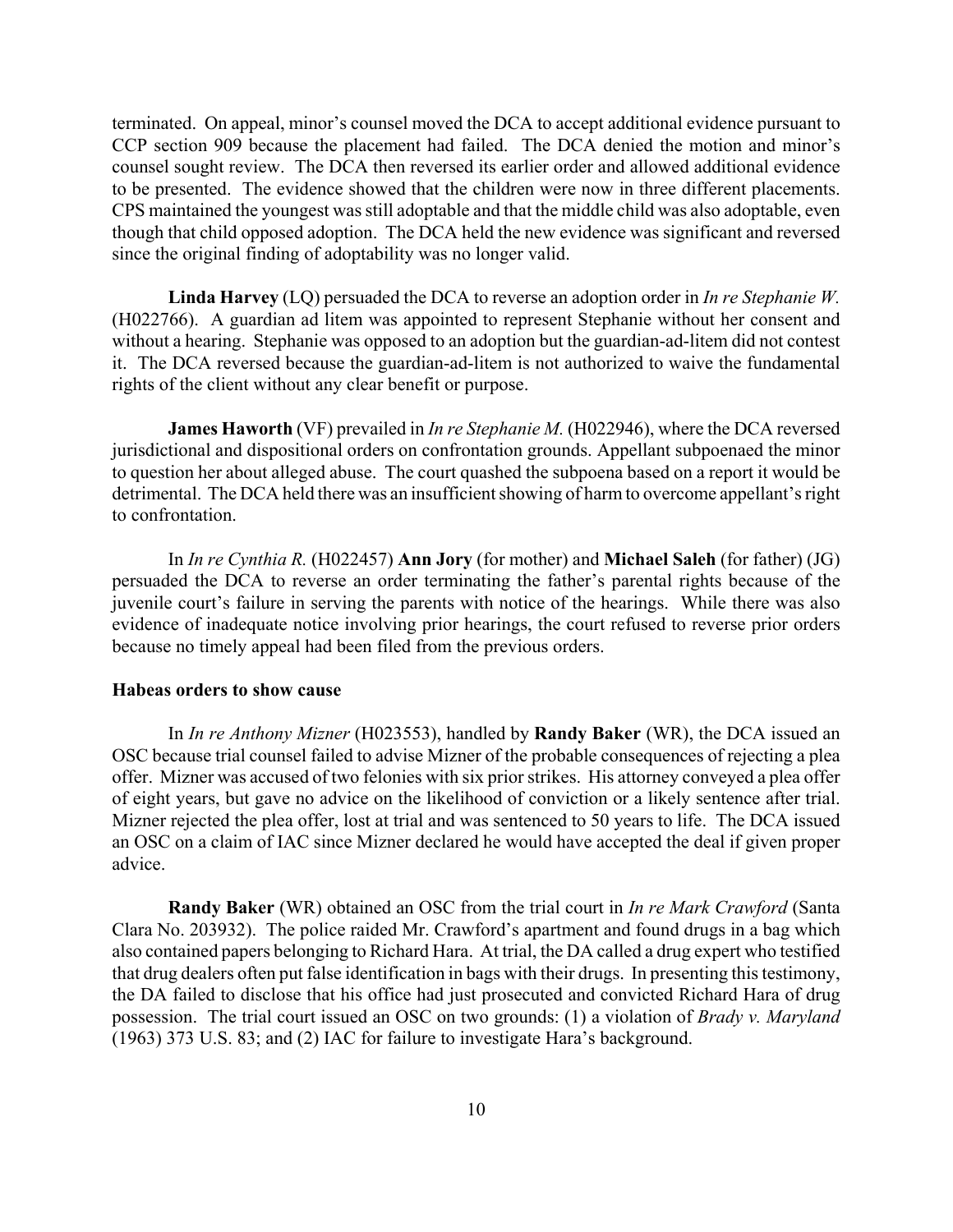In *In re Antonio Jasso* (H022683) **Gerard Engelskirchen** (JG) persuaded the DCA to issue an order to show cause on a claim of ineffective assistance of counsel. A probation violation petition alleged that Jasso had violated his probation by demanding entry to his former girlfriend's house. On the day scheduled for the probation violation hearing, counsel unsuccessfully moved for a continuance because he had no witnesses to present on Jasso's behalf. As he had issued no subpoenas his motion was denied for lack of due diligence. **Gerard Engelskirchen** obtained declarations from potential witnesses which showed counsel failed to consult with appellant before the hearing, and failed to investigate the charge, where such investigation would have revealed that the former girlfriend frequently lied and that Jasso had a convincing alibi.

**Sharon Fleming** (WR) persuaded the DCA to issue on OSC in *In re Ochoa*, H024393. The police had stopped a vehicle for a broken tail light. When the driver had no identification, the police accompanied him to a nearby residence so he could obtain it. Entering the residence after midnight, the police conducted a "protective sweep" and woke up Ochoa and his girlfriend. Somehow they learned that Ochoa was on parole. The police conducted a parole/consent search of the bedroom and found methamphetamine. The DCA issued on OSC on the claim of IAC for failing to pursue a suppression motion on the grounds the parole search was unreasonable under *People v. Reyes* (1998) 19 Cal.4th 743, 753-754.

**Maribeth Halloran** (PC) persuaded the DCA to issue on OSC on a claim of IAC in *In re Samuel Valencia* (H023016). Valencia pled guilty to weapons possession charges and admitted a strike prior for assault with a firearm, which trial counsel advised him to admit even though he had not examined any documentation concerning the prior. Due to the strike, Valencia was sentenced to five years and four months at 80%. **Maribeth Halloran** obtained all relevant documents from the record of the prior and they showed there was no evidence Valencia had personally used a firearm in the prior case. To the contrary, the evidence suggested he was an aider and abettor. The DCA issued on OSC on the claim it was IAC to advise Valencia to admit the strike prior without investigating its validity. On remand, the prosecutor conceded the strike prior was invalid and Valencia was resentenced to two years eight months, which entitled him to immediate release.

In *In re David Walker* (H021600) **Barry Karl** (WR) also persuaded the DCA to issue an OSC where trial counsel advised Walker to admit strike priors without properly investigating whether the prior convictions were in fact serious or violent felonies.

In *In re Sunny Nguyen* (H021137), **Lori Klein** (LQ) obtained the issuance of an OSC on a claim of a *Miranda* violation. A critical part of the prosecution evidence in this murder case involved Nguyen's audiotaped confession, which was in Vietnamese. When Nguyen was asked whether he understood his rights, the translated transcript said his response was "inaudible." The beginning of the interrogating officer's reply was also "inaudible." The transcript then has the officer asking, "are you willing to talk with me?," and the defendant's affirmative reply. **Lori Klein** listened to the tape and determined that the inaudible portion of the tape involved both the defendant and the officer speaking with each other. She sent the tape to a Vietnamese translator, who enhanced the tape and determined that Nguyen's "inaudible" response was, "we should wait for the lawyer, or don't we need him?" The "inaudible" portion of the officer's reply was, "the only people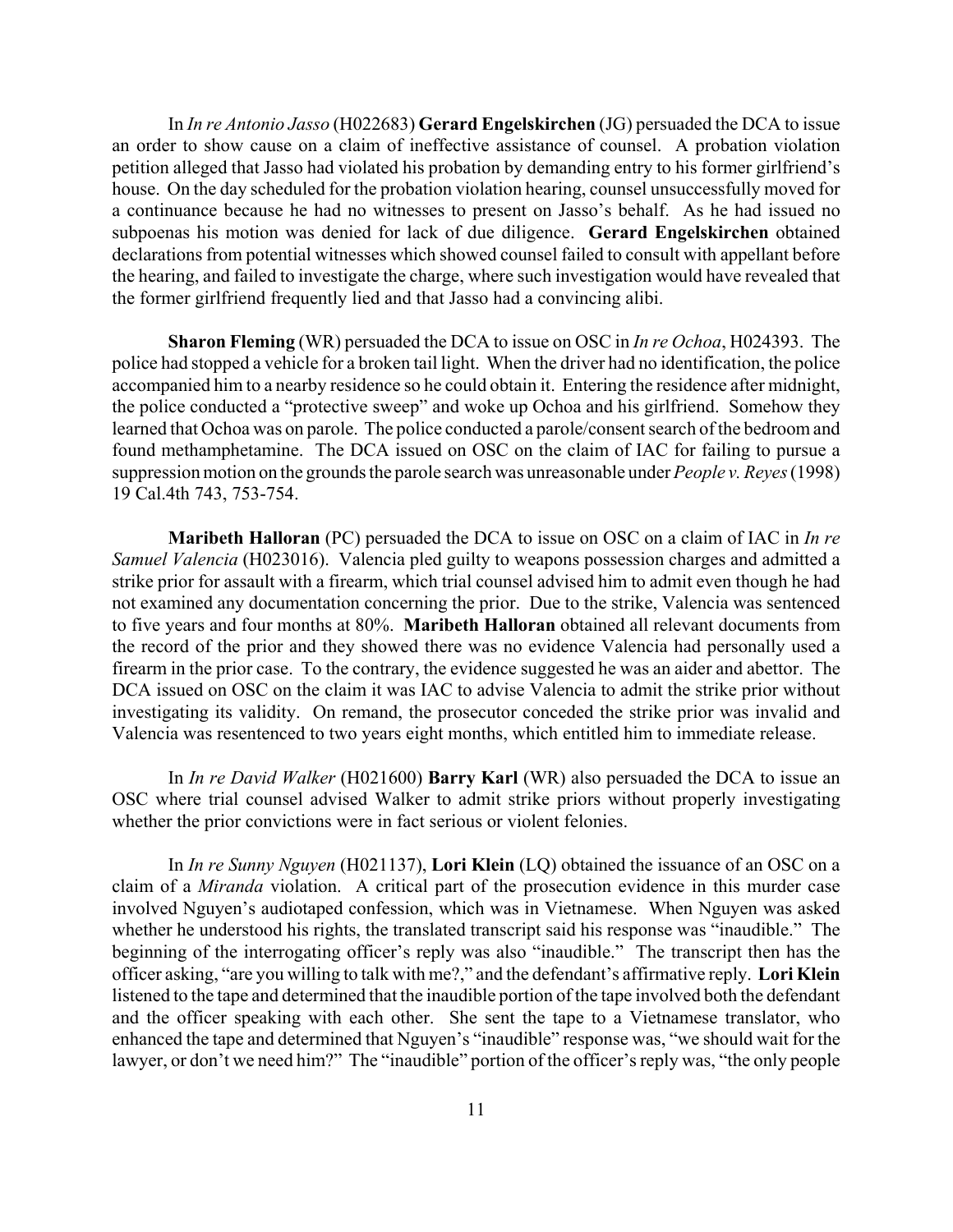who can help you are these police officers."

In both *In re Ryan Riel* (H023174) and *In re Oregel* (H023173) **Alexander Lambrous** (DS) obtained an OSC on IAC and conflict of interest grounds. Riel and Oregel pled to violations of PC section 422 one week before the voters passed Prop. 21 which added section 422 to the strikes list. Both defendants moved to withdraw their pleas alleging their attorney, a public defender, had assured them the conviction would not be a strike. Another public defender who represented them at the motion to withdraw the pleas did not allege IAC as a basis for withdrawing the pleas. The DCA issued an OSC.

**Jill Lansing** (MK) persuaded the DCA to issue an OSC in *In re Michael Barrios*(H022047) on a claim of ineffective assistance of counsel. Declarations obtained by **Jill Lansing** established a prima facie case that trial counsel had refused to allow Barrios to testify despite knowing he wished to testify.

In *In re Abelardo Vela* (H023547), **David Martin** (VF) obtained the issuance of an OSC on a claim of ineffective assistance of counsel for failing to file a suppression motion. Police parked across the street from a parole office and routinely stopped vehicles driven by parolees leaving the office. In Vela's case, the police stopped his car ostensibly because a tassel was hanging from a rear view mirror. Police also claimed a DMV check showed Vela's license was expired. A gun found in the car led to a life sentence for felon-in-possession-of-a-gun with prior strikes. **David Martin** produced declarations of auto passengers who would have sworn the tassel was hanging from the radio. **David Martin** also obtained a DMV printout which proved Vela's license was valid, and a declaration from Vela's parole officer that he did not authorize the detention or search and suspected the officers were on a fishing expedition. He persuaded the court of appeal there was a prima facie case of ineffective assistance of counsel for not investigating and filing a motion to suppress contending the parole search was arbitrary and for purposes of harassment.

In *In re Timothy Lowrey* (H021642), Assistant Director **Dallas Sacher** persuaded the DCA to issue an order to show cause on a claim of ineffective assistance of counsel. Lowrey was sentenced to 25 years to life under the Three Strikes Law for failing to register as a sex offender. During a vehicle stop a police dispatcher told the officer on the scene that Lowrey's license was valid, and that he was registered as a sex offender at the listed address. Despite this information, the officer asked Lowrey a series of questions about where he lived. The officer became suspicious when he saw camping gear in the vehicle. The officer went to the address and learned that Lowrey had moved out two months previously. Trial counsel filed a motion to suppress and the trial court agreed that Lowrey was subjected to an unlawful prolonged detention. However, trial counsel never sought the exclusion of all of the People's witnesses discovered as the fruit of the detention. **Dallas Sacher** convinced the DCA that there was a prima facie case of ineffective assistance of counsel for failing to seek the exclusion of all of the People's witnesses.

In *Hill v. Roe* (No. C01-2014838), Assistant Director **Dallas Sacher** obtained a grant of habeas relief from Federal District Court Judge Jeremy Fogel. Hill was convicted of several counts of forgery based on the passing of counterfeit traveler's checks at the Stanford Mall. Judge Fogel